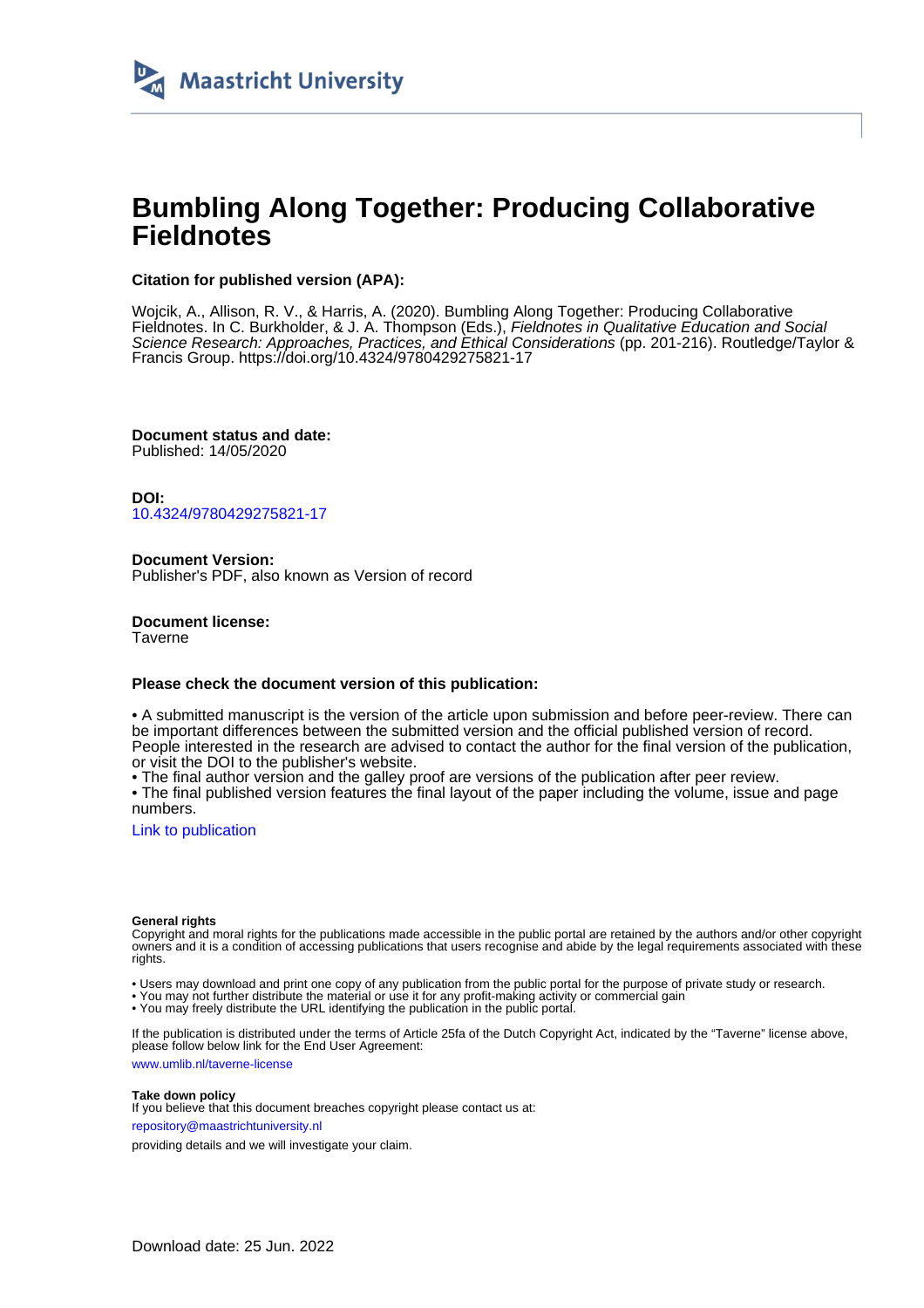# **13 Bumbling Along Together**  Producing Collaborative

Fieldnotes

*Andrea Wojcik, Rachel V. Allison, and Anna Harris* 

# **Introduction**

There is often a "just do it" attitude when it comes to ethnographic research, a recognition that no amount of planning can fully prepare researchers for fieldwork, as the experiences of the field clarify the significance of the place, people, or process chosen for study. Anthropologist Janelle Taylor (2014) characterized this messy approach to ethnographic research as "bumbling" (p. 524). She argued that while ethnographers continue to bumble about in practice, the figure of the bumbler is disappearing from "professional discourse" (p. 524). Taking its place is a "regime of accountability" in which "ethnographic research . . . [appears] increasingly as [a matter] to be carefully planned, controlled, policed, documented, and accounted for in terms of measurable outcomes, testable competencies, standardized and bureaucratized procedures, and controllable risks" (p.  $524$ ).<sup>1</sup> Taylor lamented the demise of the bumbler as marking a change in the valuation of experience in higher education, likely because experience is difficult to hold accountable when the definition of accountability is documentation and measurement. In other words, the move toward a regime of accountability marks a move away from valuing the immeasurable.

Taylor was not alone in pointing out changes in the way research is structured. Scholars studying research processes have generally agreed that they are shifting (Hessels  $\&$  van Lente, 2008). The increasing use of team ethnography in the social sciences is arguably part of these changes (Barry, Britten, Barber, Bradley, & Stevenson, 1999; Creese, Bhatt, Bhojani, & Martin, 2008; Mauthner & Doucet, 2008; Scales, Middleton, & Bailey, 2011; Woods, Boyle, Jeffrey, & Troman, 2000). Funding schemes encourage multi-disciplinary, inter-disciplinary, or cross-national research (Akrich & Rabeharisoa, 2016; Creese et al., 2008). Advances in technological infrastructure facilitate communication ( Antonijević, Wyatt, & Dormans, 2012; Beneito-Montagut, Begueria, & Cassián, 2017; Woods et al., 2000), and teamwork provides an advantage in studying phenomena distributed across multiple sites ( Jarzabkowski, Bednarek, & Cabantous, 2015 ). Team ethnography explicitly departs from the trope of the lone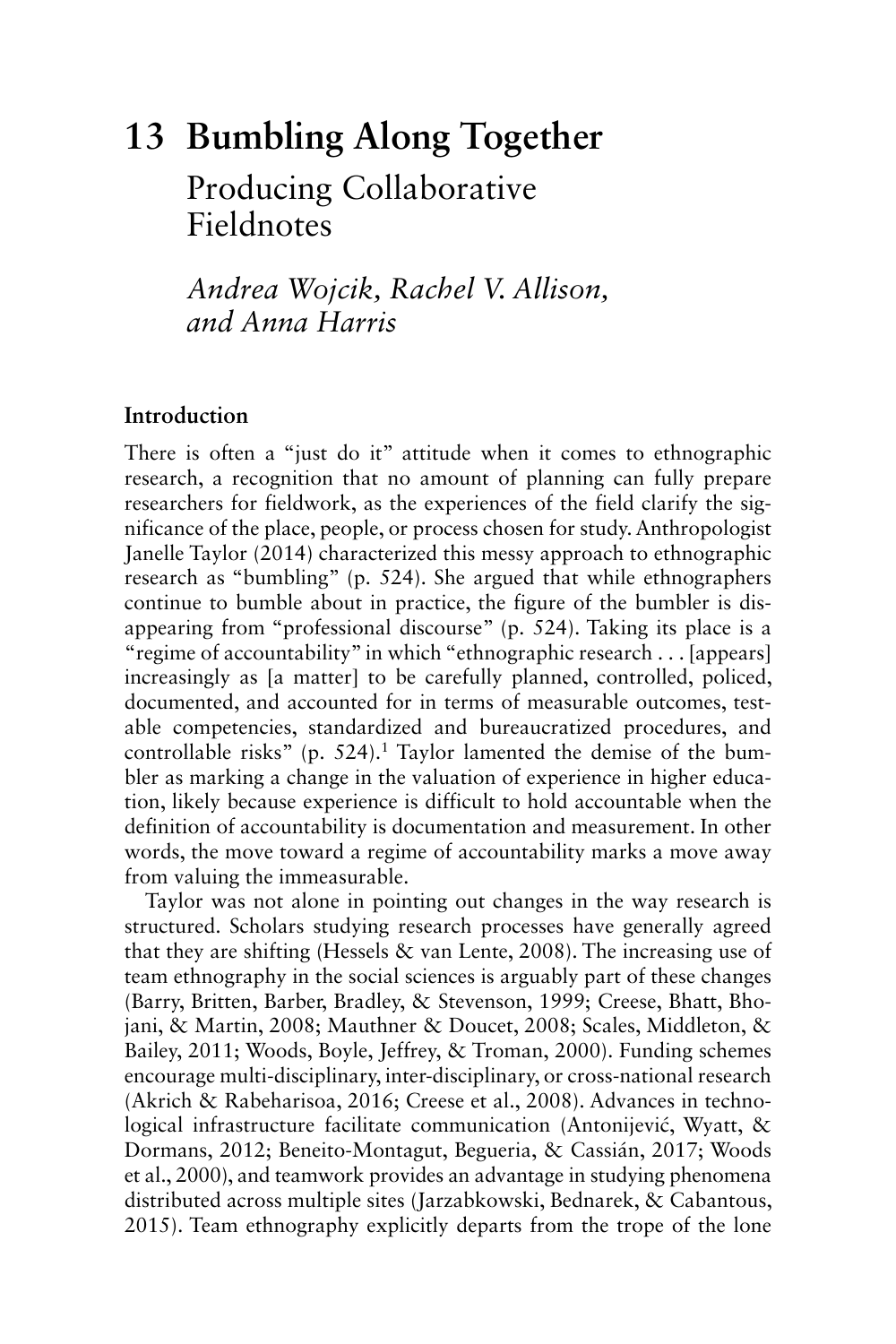ethnographer who bumbles through fieldwork alone. Yet, as we explore in this chapter, bumbling does not disappear in team ethnography, even in the context of increased institutional regimes of accountability.

In this chapter, we consider the role of bumbling in team ethnography. By exploring the productive and creative ways in which we bumbled as a team of ethnographers conducting fieldwork at three geographically distant medical schools, we support the reanimation of the bumbler in professional discourse. When we zoom into our collaborative ethnographic practice, we find that accountability is more than the documentable, measureable, and testable accountability of funders, ethics boards, and home institutions. We must also be accountable to one another, as members of a team. We suggest that bumbling together can enrich accountability in teams, and we describe our practice of producing collaborative fieldnotes to support this claim.

 various forms that accountability can take within team ethnography. We In what follows, we first contextualize our research about medical education within constellations of accountability in order to demonstrate the engage with literature about how teams produce and share fieldnotes as well as the effects of sharing material. We then describe how we designed "activities" (collaborative fieldnotes) for three ethnographers working in three geographically distant fieldsites. We explore the relationship between bumbling and accountability in producing collaborative fieldnotes with a focus on instructing, sharing, and discussing research material. To conclude, we reflect on the broader implications of our practice for producing and sharing fieldnotes in team ethnography.

#### **Constellations of Accountability**

We situate our discussion of fieldnotes in the context of a comparative study called Making Clinical Sense.2 Based in Maastricht, in the Netherlands, this project explores the role of technologies in how doctors learn sensory clinical diagnosis skills. Comparison informs the project in many ways. This includes comparing across place, by conducting ethnographic fieldwork in three sites, and across time, by bringing insights from ethnographic and historical fieldwork together. Our seven-person research team includes Anna Harris as the principal investigator, Andrea Wojcik and Rachel V. Allison as PhD candidates, John Nott as a postdoctoral researcher, Harro van Lente and Sally Wyatt as the PhD candidates' supervisors, and Carla Greubel as the project's research assistant at the time of fieldwork and writing this article. Each ethnographer is responsible for their own fieldsite, while John, the historian, traverses the archives and oral histories of all three locations.3 Andrea conducted her fieldwork in Tamale, Ghana; Rachel in Budapest, Hungary; and Anna in Maastricht, the Netherlands. 4 We conducted between eight to ten months of fieldwork simultaneously in 2017/2018. As we discuss later, being in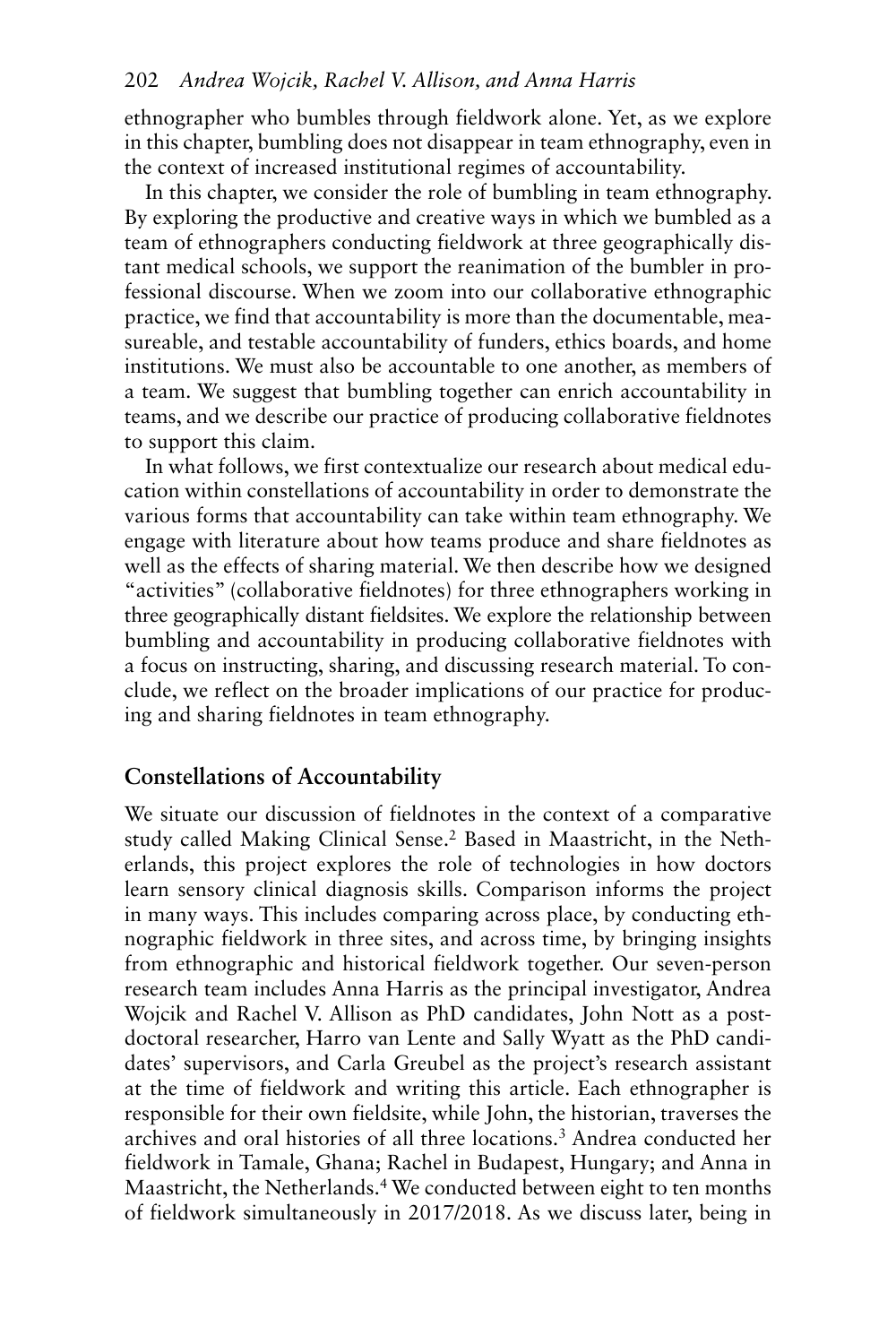geographically distant fields at the same time played a large role in inspiring the form of our collaborative fieldnotes.

We are a publicly funded project, awash with both external and institutional support, and thus exist within myriad institutional regimes of accountability that push us "to account explicitly, and in advance, for the value, outcomes, and impact of [our] work" (Taylor, 2014, p. 529). With generous financial support from the European Research Council, we must meet the council's protocol for research, including open access for project-related publications, public engagement, and specific requirements regarding ethics approvals, data management and security, and budget. These protocols, along with our university's institutional requirements, have practical implications, such as producing comprehensive research plans and ethics applications before conducting research, and communicating our findings to different communities as part of the practice of valorization. Valorization is a "compulsory feature of research proposals in the Netherlands and broadly refers to the 'use,' 'impact,' 'relevance,' or 'added value' of research beyond the place where it was carried out" (Older, 2015 , p. 5) which has been formalized in the Netherlands.

material, sensory process (see, for example, Ingold, 2000; Pink, 2009; and for tracing this learning ( Harris, Wojcik, & Allison, 2019; see also, Yet, we argue that there is still room for the bumbler within such regimes of accountability. For instance, Making Clinical Sense is funded under a grant scheme encouraging "high risk, high gain" projects, meaning that in addition to being asked to account for the value and impact of our work, we are tasked with the goal of reaching "out of the box," for we are funded to conduct "risky" research. For us, this includes the promise of methodological innovation. It was important to then experiment, as a team, with the ways we made fieldnotes in order to explore the ineffable qualities of learning sensory skills. In designing our methods, we worked with assumptions that posit learning as an embodied, Prentice, 2013). Prior to fieldwork, we had experimented with and found sensory methods useful for attending to bodies, materials, and sensations Pink, 2009). During our experimentation with methods such as drawing, video, and photography, we needed to bumble along, to try different techniques and learn from our experiences of using them, so that we could attend as closely as possible to medical students' learning process.

In bumbling along, we realized that we needed to attend to a different kind of accountability than Taylor (2014) discussed—the accountability between members of a team. We focus in this chapter on the collaborative practice of engaging with academic researchers, and how this became evident in our fieldnote making practices. Our approach to team ethnography does not represent a straightforward replication of traditional, individual ethnographic work on a larger scale (Scales et al., 2011 , p. 24). Team-based ethnographic research operates within various constellations of accountability that necessitate careful consideration of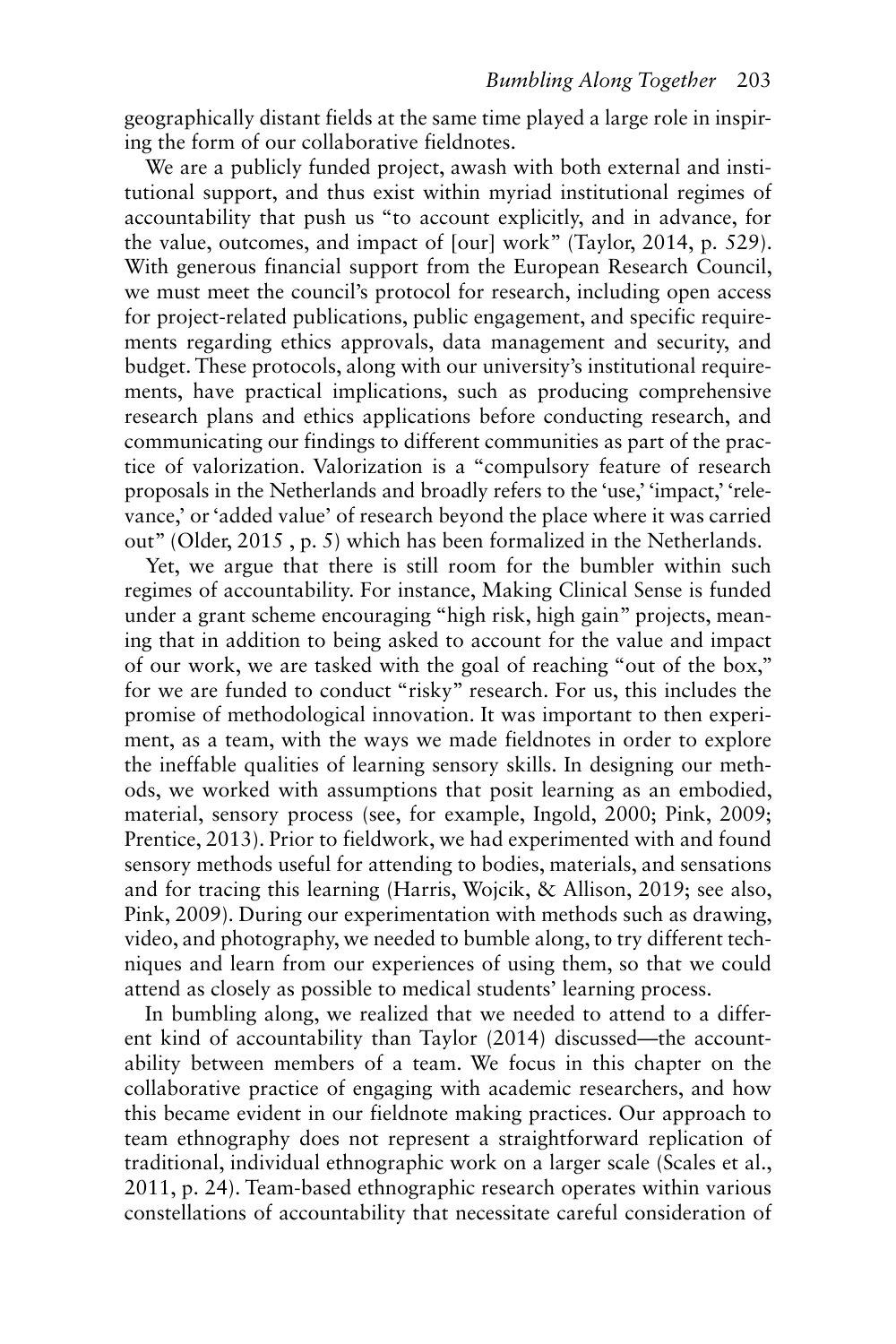communication within the group about material collected and shared, and about techniques for sharing and comparing. Attention must be paid to the role of fieldnotes (Creese et al., 2008; May & Pattillo-McCoy, 2000), the use of digital software (Beneito-Montagut et al., 2017), methodological practices of comparison ( Deville, Guggenheim, & Hrdličková, 2016a), and the framework through which we, as a team, engage with one another's fieldsites and material. In our study, we needed to share ethnographic material across contexts (institutional, national, and geographic, for instance) and between researchers (person, position, academic background, and digital infrastructure).

Our team chose to approach the comparative nature of our project in a fundamentally collaborative manner. We worked with comparison as a reflexive collaborative practice and sought to understand how the material and insights produced at each specific fieldsite might inform the research conducted at the other two sites. In practice, this meant engaging throughout fieldwork so that our research had opportunities to influence one another. It also meant that every team member needed to have access to all collected material: fieldnotes, photographs, videos, sound recordings, interview transcripts, etc. We saved this material on the university's server, coordinating our sharing across time and space, and attempted to incorporate the technological infrastructures specific to each locality.

We could have lost our sense of bumbling amongst the various constellations of accountability discussed here, but our anthropological training is imbued with the value of bumbling. We view our research as the study of people and "things" (see Henare, Holbraad, & Wastell, 2007 ; Pfaffenberger, 1992) and the social and cultural meshwork in which they are entangled (Ingold, 1992, 2001). We believe in the ethnographic method as the primary source of empirical material collection and as a window to understanding human experience (Eriksen, 2001). We subscribe to a "being there" methodology, which proposes that we learn about the topics of our research from within the context of our interlocutors' own lived experience (Atkinson & Pugsley, 2005; O'Reilly, 2005), and thus strive to locate ourselves in the daily goings-on of each medical school (Rapp, 1999). In the following section, we describe our attempt to produce fieldnotes that would allow us to bumble along through fieldwork together.

# **Building a Collaborative Fieldnotes Practice**

Sharing material is central to team ethnography. It does not matter whether members conduct research at the same or different sites, simultaneously or asynchronously, or from the position of a research assistant, PhD candidate, postdoctoral researcher, or principal investigator. All teams share material. What differs from team to team—due to deliberate choices, implicit assumptions, or idiosyncratic behaviors—is what, how, when, and with whom researchers share material as well as how sharing material affects the team. We knew that we needed to share fieldnotes in more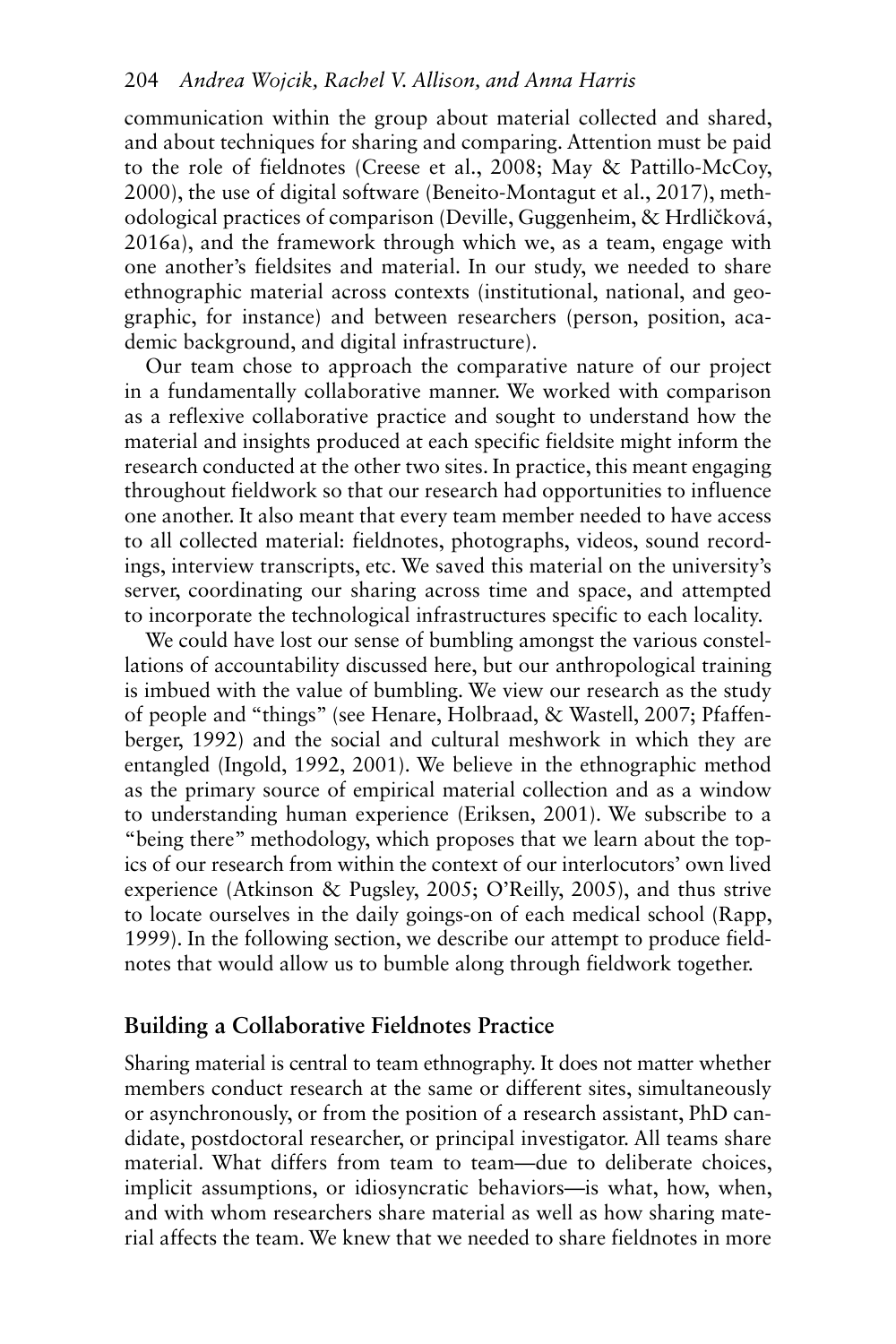or less real time to achieve a reflexive collaborative practice (rather than conducting fieldwork and sharing material upon returning from the field), so our first challenge was to find a format that could complement the immersive experience of fieldwork.

ences (see, for example, Burrell, 2016).<sup>5</sup> For this reason, long, text-based When looking at ethnographic practice, the form of "sharable" fieldnotes varies widely. For instance, one team of nine ethnographers shared 5,000 word summaries each month (Miller et al., 2016); another team shared two to four singled-spaced, typed A4 sheets weekly (Creese et al., 2008); some have shared photos and videos while in the field (Burrell, 2016; Horst, 2016); and still another team shared "memo-notes" via email (Jarzabkowski et al., 2015, p. 22). Each of us planned to produce traditional written fieldnotes, and we agreed to upload them to a shared drive. Yet we could not expect to stay up-to-date with each other's indepth fieldnotes because we were all conducting fieldwork intensively by going to class, hanging out with teachers and students, examining teaching texts, conducting interviews, and typing up observations. Furthermore, we were aware that fieldnotes are difficult to interpret by anyone other than the original author; a difficulty we expected would be magnified because we would not share the same fieldsite(s) or the same experifieldnotes would not support our collaborative goals.

In the summer of 2017, prior to our fieldwork, we established a teambased model of notetaking that could help to facilitate the wider aims of our comparative and collaborative project. We created "activities" (as a form of collaborative fieldnotes) to produce and share fieldnotes, and as a means to afford both individual and team-based insights into our three field locations, in real time. We designed the weekly activities to take as little as five to ten minutes to complete, and to be incorporated into our daily fieldwork practice, where possible. Before leaving for the fieldwork, we created a shared folder on the university's server and a word document containing a table, with dates in the left-hand column and blank spaces for the activity instructions in the right-hand column. Every week, on a rotating basis, one of us would write the instructions for an activity for each of us to complete individually in our fieldsite that week. For example, the instructions might read: *Capture, with your sound recorder, some of the sounds of the cities and spaces you are in*, or, *Climb on a table or somewhere high and take a picture of one of the teaching or learning spaces*. We each uploaded our outcomes—sound recordings, drawings, video clips, textural notations—to the shared folder for each of us to access and view at our leisure. We began the activities in September 2017, a few weeks into the fieldwork, and completed them in May 2018, when we left our fieldsites. In total, we designed and completed 25 activities.

(Harris et al., 2019). These experiments afforded us the opportunity Our second challenge was how to articulate sensory experiences of technologically aided sensory learning in medical education. Prior to fieldwork, we conducted three days of team ethnographic experiments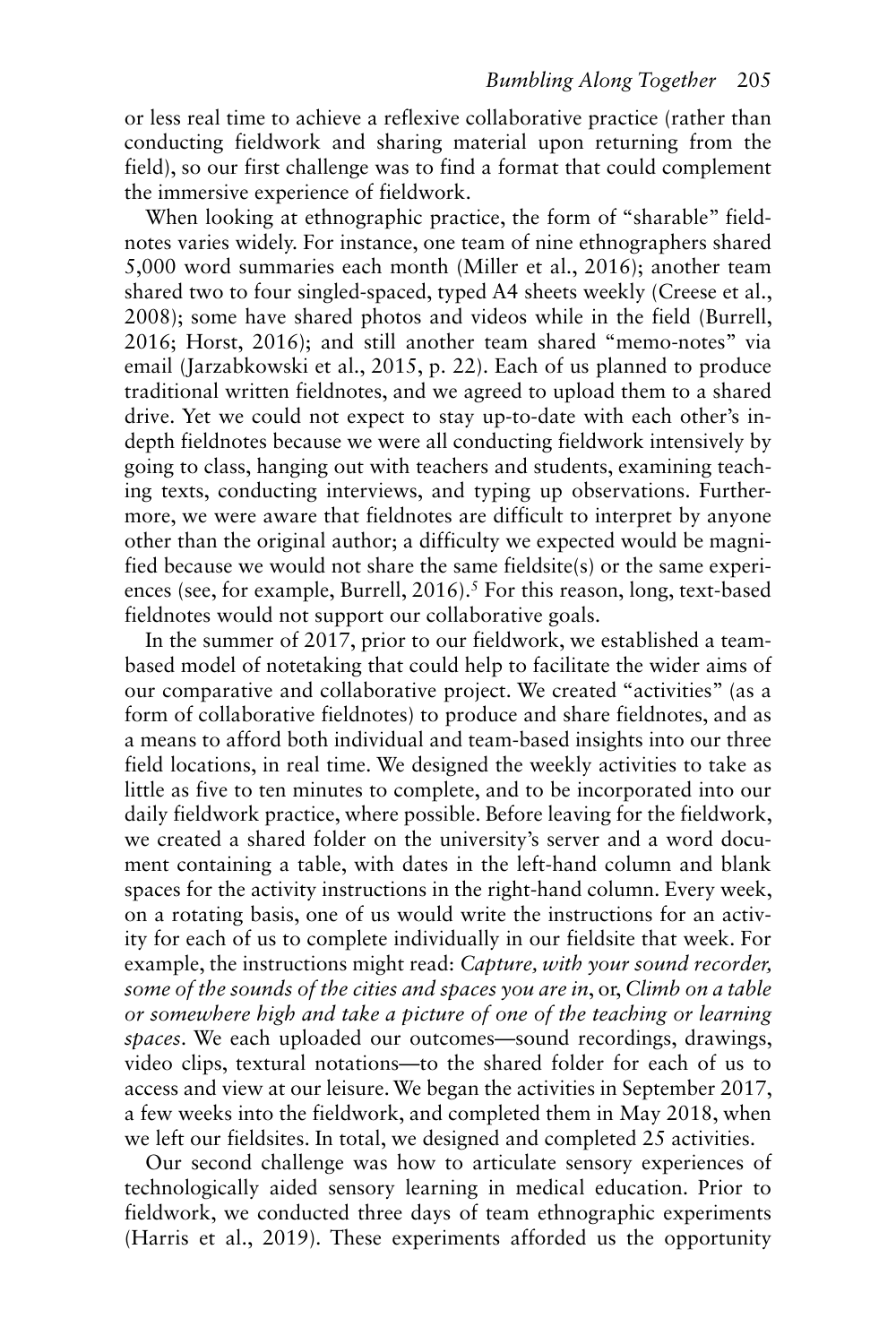to work with different elicitation methods that imaginatively attended to sensory learning. We decided to continue to play with photography, video, and drawing in our activities. As a team of ethnographers, we had varying degrees of experience with visual and sensory methods. As such, we committed to making multi-media fieldnotes in the true spirit of bumbling, allowing our activities to create space for us to playfully learn about themes and forms outside of our daily individual ethnographic inquiries.

 fieldsites (see, Guillemin & Harris, 2014 ). We wanted to be open to the We chose not to require all activities to explicitly draw on, or relate to, sensory learning, because we anticipated that many activities would have unexpected outcomes related to other social and material aspects of our possibility of learning from and adjusting to our experiences in the field. Our collaborative fieldnotes allowed us to probe into one another's ethnographic practice by providing windows into our daily lives across contexts. The snippets of one another's fieldsites helped "unlock" memories from our different sites (Burrell, 2016, p. 147), and triggered questions about how we chose to complete a weekly activity and the significance of the resulting fieldnote.

Erickson & Stull, 1998; Jarzabkowski et al., 2015). Judith Wasser and One of our explicit goals with the activities was to allow the fieldsites to inform one another. In our telephone and face-to-face meetings, the activity outcomes in our shared drive triggered observations and questions about our fieldsites. These early interpretations and analyses then influenced our later observations in the field and allowed us to focus on site specificities. Several scholars have similarly acknowledged that sharing and discussing fieldnotes as a team influenced how fieldnotes were interpreted and directed future field observations (Creese et al., 2008; Liora Bresler (1996) called this collaborative interpretation in group research the "interpretive zone" (p. 6). Collaborative interpretation, however, is not the focus of this chapter. Instead, we turn our attention to demonstrating the ways that producing collaborative fieldnotes helped to hold us accountable to each other.

# **Instructing Fieldnote Production**

Writing the instructions for our activities was an individualized task that also foregrounded our dependence on one another. Designing the activities allowed us to both challenge "the cult of individualism" within ethnography that can counter team research (Erickson & Stull, 1998, p. 26) and pursue our particular interests as individuals. Striking such a balance was important because, when the project ends, we still need to be able to show our individual contributions. This is especially true for Andrea and Rachel, who are working toward their PhDs. Being flexible and responsive to our individual experiences in the field—allowing each other to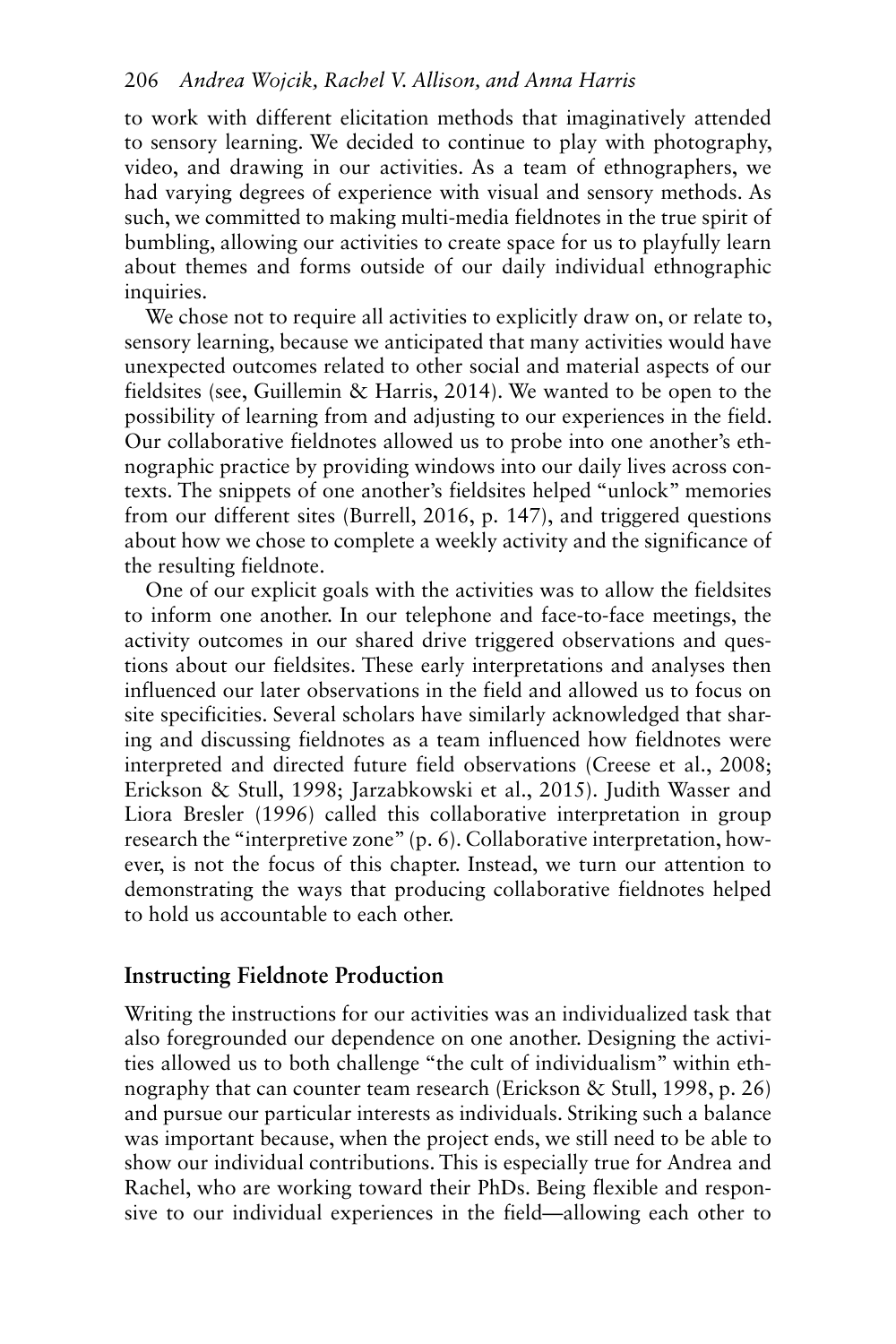bumble—was crucial in striking this balance. Therefore, we suggest that bumbling and accountability are intertwined.

Bumbling was embedded in our activities' design. We had only a few rules: that activities should incorporate multi-media and explore our shared interest in the relationship between the sensory and the technological in medical education. Halfway through fieldwork, we added themes of materiality, sensorality, getting outside yourself, history, and recording equipment to help guide our instructions. Even when we decided to sharpen our focus, the particulars of weekly instruction were always up to an individual's discretion. Sometimes, for instance, an individual invented her own activity, and at other times, she was inspired by external influences such as, Miranda July's (2007 ) *Learning to Love You More*, Andrew Causey's (2017 ) *Drawn to See*, and Dara Culhane's (2016) "Sensing."

 She wrote "sensorality" instructions for week 15: 1) *Find five "smelly" time, and date stamp)*; 4) *Upload to our shared folder*.6 This activity For example, inspired by the Instagram account "Scents of Sardinia" (scents of sardinia, 2018) and struck by the smell of formaldehyde in the dissection laboratories where she spent much time during her fieldwork in Budapest, Rachel was curious about the other ethnographers' experiences of smell, and what objects were particularly "smelly" in their sites. *objects—three from your fieldsite, and two from your city (if/where possible)*; 2) *Take a photograph of these objects*; 3) *Add three–five relevant scents in a caption of the photograph and "geotag" it (i.e. add a location,*  gave our noses the lead to explore the pungent odors of laboratories and classrooms as well as the subtle aromas of cupboards and hallways. We stole sniffs of dusty models, cherished manikins, sugary candies, and decorative flowers to find many smells had become all-too-familiar, alltoo-quickly. We scrunched our faces up at cleaning products, invited dust to tickle our noses, and delighted in undertones of sweetness. Most importantly, however, Andrea and Anna gave themselves over to Rachel's inclinations as inspired by her fieldsite.

 to the level of the team. Taylor (2014 ) identified faith and surprise as In some ways, our activities brought bumbling beyond the individual positive characteristics of bumbling, and these elements were certainly present in our practice of producing collaborative fieldnotes. We never stipulated that our writing instructions should be able to predict the value of an activity for the team. Instead, we trusted that activities, inspired by our individual fieldsites, would yield interesting insights for everyone. We expected to be surprised by one another. Our bumbling allowed us to be open to our experiences of the field as individual ethnographers, while also enabling us to be open to what might come from relating our fieldsite to each other.

The photographs from the "smelly objects" activity (see Figure 13.1) illustrate the kind of surprises that we encountered by performing these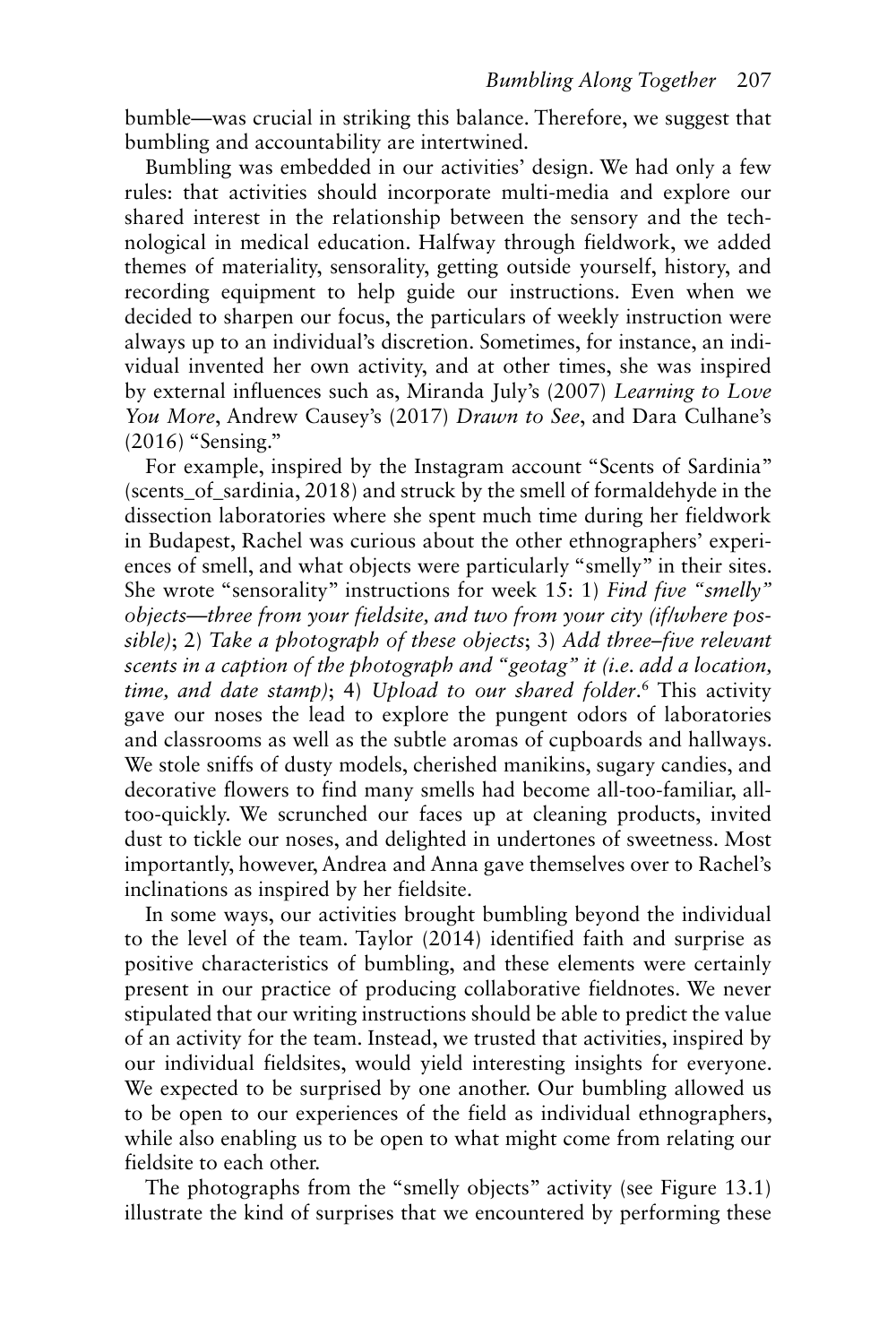

alcohol. hospital floors. sweet.

sickening.

latex. chalky. cleanliness. unpleasant. lingering, still air, dust.

 *Figure 13.1* Collection of photographs and descriptions of "smelly" objects from the field

activities together. Andrea found it striking that within the variety of smells documented, everyone submitted a photo of sanitary objects. From Budapest and Maastricht, Rachel and Anna submitted photos of hand sanitizer and soap dispensers, while Andrea submitted a photo of gloves from Tamale. In the classes for pre-clinical students that Andrea attended, hand sanitizer was not incorporated into the classroom infrastructure. Instead, portable hand sanitizer pumps were often saved for formal assessments, where pre-clinical students would demonstrate their clinical skills.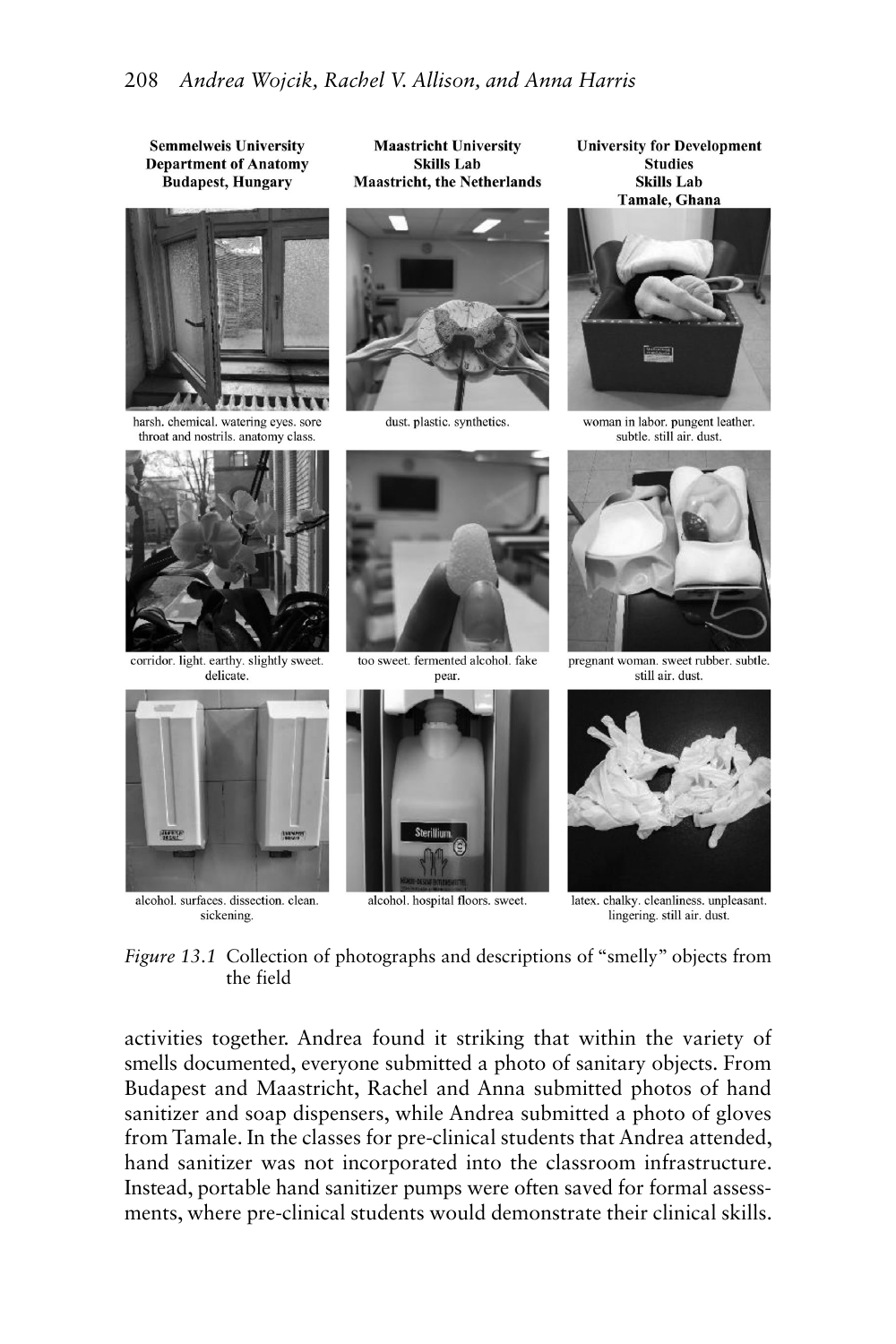Andrea interpreted these differences to reflect the limited budget available to the medical program at the university in Ghana.

This general insight into the material conditions of our fieldsites demonstrates Jenna Burrell's (2016) point that the "value of fieldnotes is partly in their explicit contents but also in what they unlock in the fieldworker's memory" (p. 147). Importantly, the comparative material generated by Rachel and Anna, rather than individually generated and analyzed fieldnotes, unlocked Andrea's memory. Our insights from our collaborative fieldnotes are, of course, only starting points for further exploration. In relation to the "smelly objects" activity, Andrea must now carefully consider how the university's limited budget might affect learning medicine. Our collaborative fieldnotes have the potential to highlight the specificities of our fieldsites. Our commitment to bumbling together allowed individual interests to inform our project rather than demanding that they be subsumed by it.

# **Sharing Multisensory Snapshots**

It was important for us to share fieldwork as it happened, rather than to compare at the end, in order to push our assumptions, to highlight local specificities, to connect across project themes, and to assist our individual analytical work at each site. With little time to engage with other literatures, let alone others' empirical material in the midst of the all-consuming immersion of fieldwork, we looked for ways to quickly but genuinely engage with one another. During our pre-fieldwork experiments, we developed a toolkit of smartphones for taking videos and photos, digital drawing notebooks for making sketches, and audio recorders for recording sound and interviews. We felt these methodological "tools" could help us both in exploring the sensory details involved in learning clinical diagnosis and in generating bite-sized snapshots of the field. We needed to adapt our toolkit to work with our field observations: how medical students learned to palpate, how teachers moved across blackboards making drawings, and how course designers wrote sensory instructions. Soon we were sharing textures of our sites' materials in drawings, conducting performative re-enactments, and making collages using archival material.

What worked so well in making multisensory fieldnotes was that we could share them with each other as rich, bite-sized windows into our fieldsites. These fieldnotes opened up new insights, meanings, and possibilities for finding localities and generalities in a way which written text would not have allowed. For a start, they were accessible and took little time for us to engage with, meaning that it was feasible to watch a video from Tamale in a lunch break in Maastricht, or to look at some drawings from Budapest while catching some late-night Wi-Fi in Ghana. We could be accountable to each other in ways that did not impede upon the demands of our own fieldwork. The videos, photographs, and sounds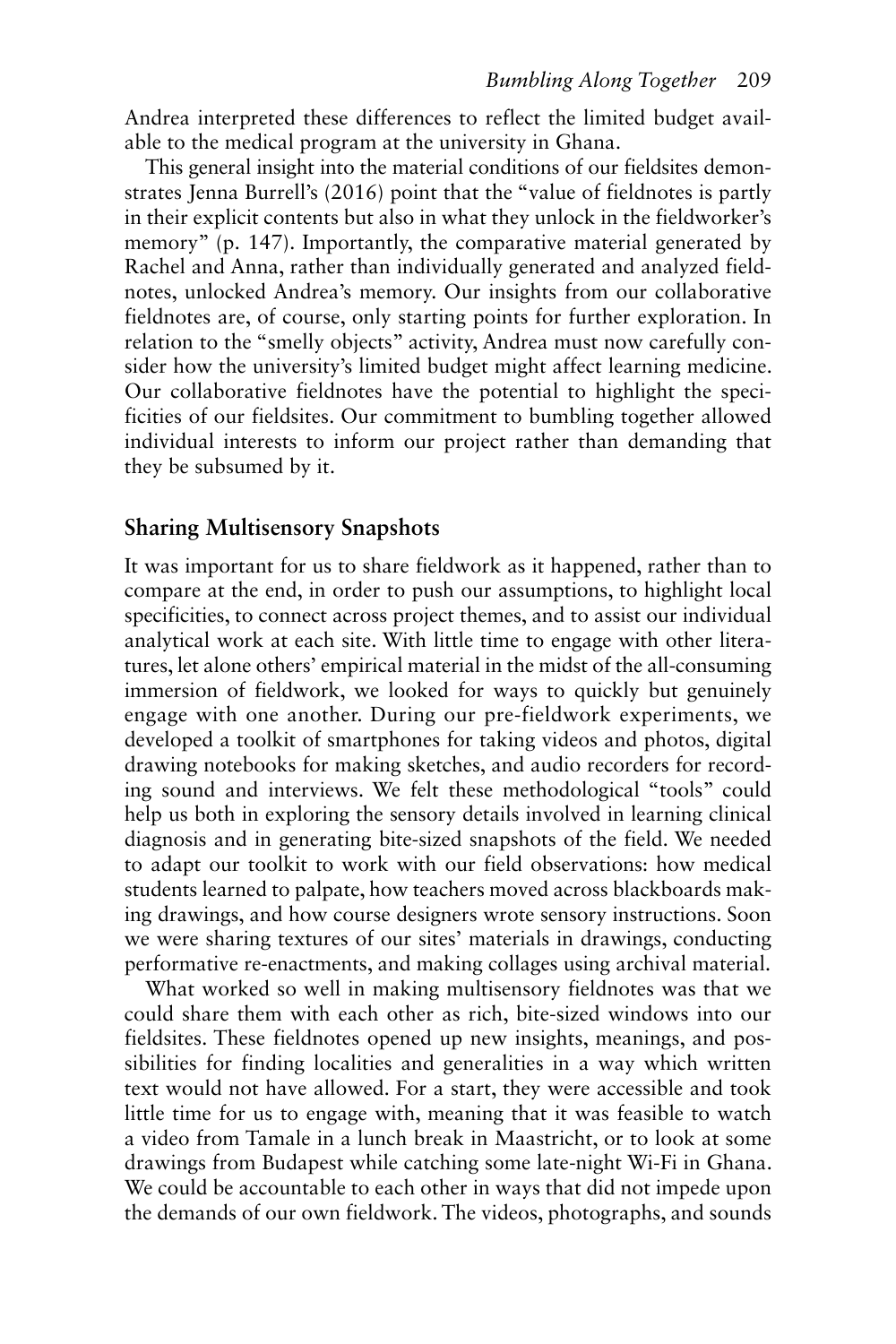also provided insights into the conditions of each other's fieldsites in ways that extended beyond the content of the material, as well as offering insights into our own fieldwork. For example, in week 23, Rachel asked us to make short videos of a typical day in the field: *Choose one day next week and make 5–10 video recordings for each hour between 0800 and 1800 (work hours, essentially, with a little before and after)*. In watching these short videos, we saw the different ways that we traveled to our fieldsites (see Figure 13.2): by bike, along the windy bridges and cobbled streets of Maastricht; by the ancient ornate metro, under the car-filled streets of Budapest; and by breezy yellow-yellows, past busy markets and stalls in Tamale.

We also saw the insides of Skills Lab classrooms, lecture halls with digital microscopes, the potted plants and green tiles of the anatomy department, and the Tamale medical school library. We saw and heard where we took fieldnotes—at our desk, homes, and in public libraries. All of this sensory detail helped us understand each other's material, and



 *Figure 13.2* Stills from videos, from top Maastricht, Budapest, and Tamale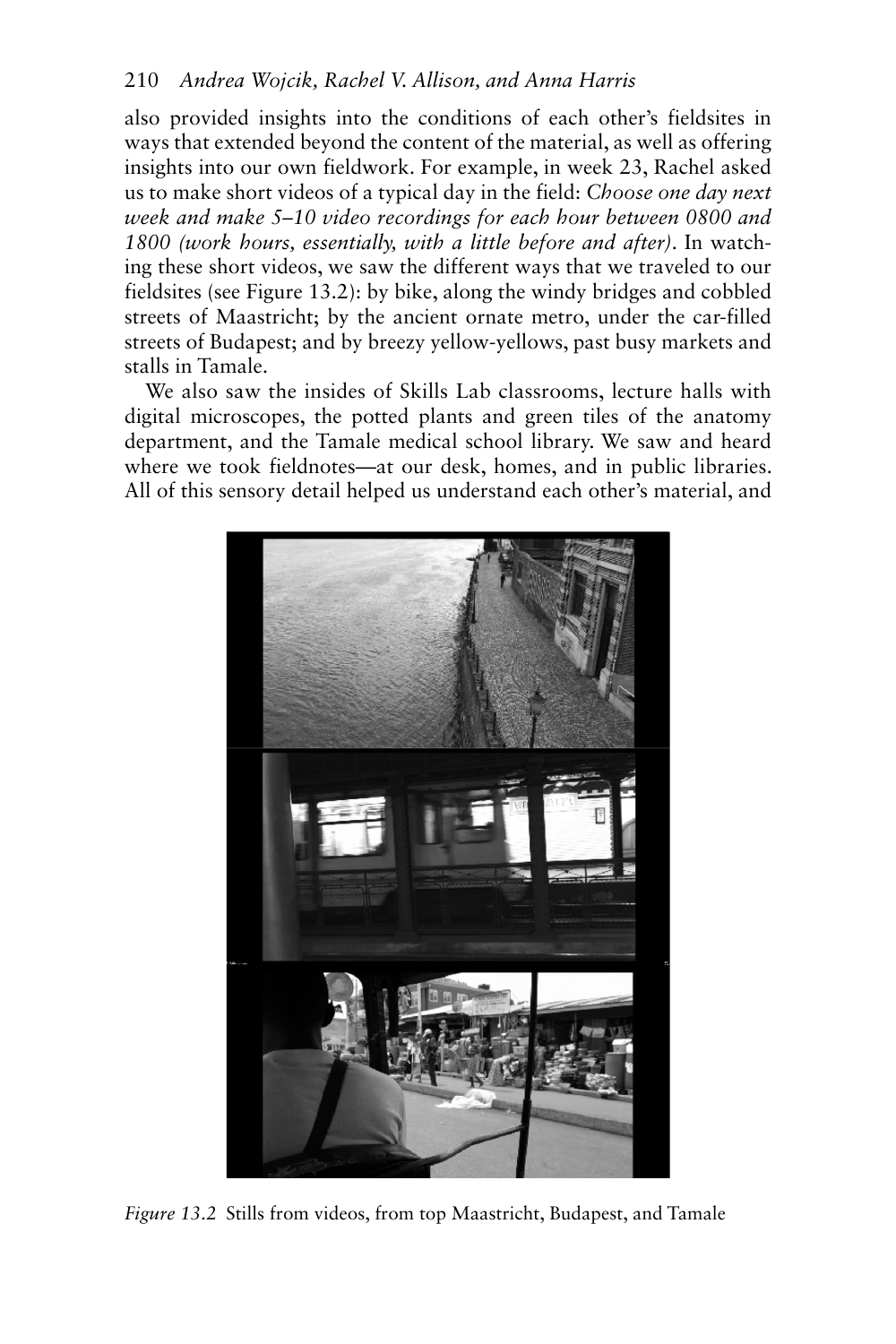the conditions of their existence. Creating and appreciating the connections between our sites, we took responsibility in sharing details of our lives as ethnographers, bumbling along within the local routines of our interlocutors.

# **Discussing Bumbling**

Our collaborative fieldnote making also required that we purposefully created space and time for discussing both the processes and outcomes of our instructions and activities. We pre-planned both virtual and in-person discussions. In the field, we organized periodic one-hour, three-way meetings, using a free video call service. We also met face-to-face twice at our faculty in Maastricht in January and July 2018 (for one to two hours each meeting), during which we consulted our fieldnote materials on our individual computers, as well as on the larger meeting-room screen.

pology, Taylor (2014) made clear that ethnographers have not ceased In her discussion of the contemporary place of bumbling within anthroto bumble. In line with Taylor, we found that bumbling was very much intertwined within our research practice, particularly during entry and the initial stages of fieldwork. We bumbled along through setbacks, accommodations, and concessions that occurred in gaining access to our fieldsites and interlocutors. The beginning phase of fieldwork was a busy and stressful time, and team communication was most difficult as we settled into our new localities. During this time, we each bumbled in different ways regarding the specificities of interactions at each medical school. This included unexpectedly drawn out ethics approvals, communication failures, delayed email responses, differing expectations when dealing with external researchers, and the initial busyness of gatekeepers at the beginning of the academic year.

We did not formally discuss access to our fieldsites, nor was access codified in our written outputs or reporting systems. Indeed, this type of experience or practice is ill-fitted within the "carefully planned," "documented," and "accounted for" (Taylor, 2014, p. 529) regimes of research today. While difficult to fully discern, the initial lack of any "official" recording of the processes of bumbling in the beginning stages of fieldwork also has likely to do with aspects of pride and/or fear of amateurism or incompetence that might exist for researchers. In particular, Rachel and Andrea sought to earn a marker of professionalism in their first long-term fieldwork project (see, for example, Marcus, 2009). These extra stressors highlight the added importance of our collaborative fieldnote process in projects with multiple members and many moving parts.

However, during our January meeting, access and our vastly different experiences in gaining it bubbled to the surface of the discursive space we had created, through a discussion of one particular activity. In week five of fieldwork, each ethnographer was asked to make three "spatial drawings"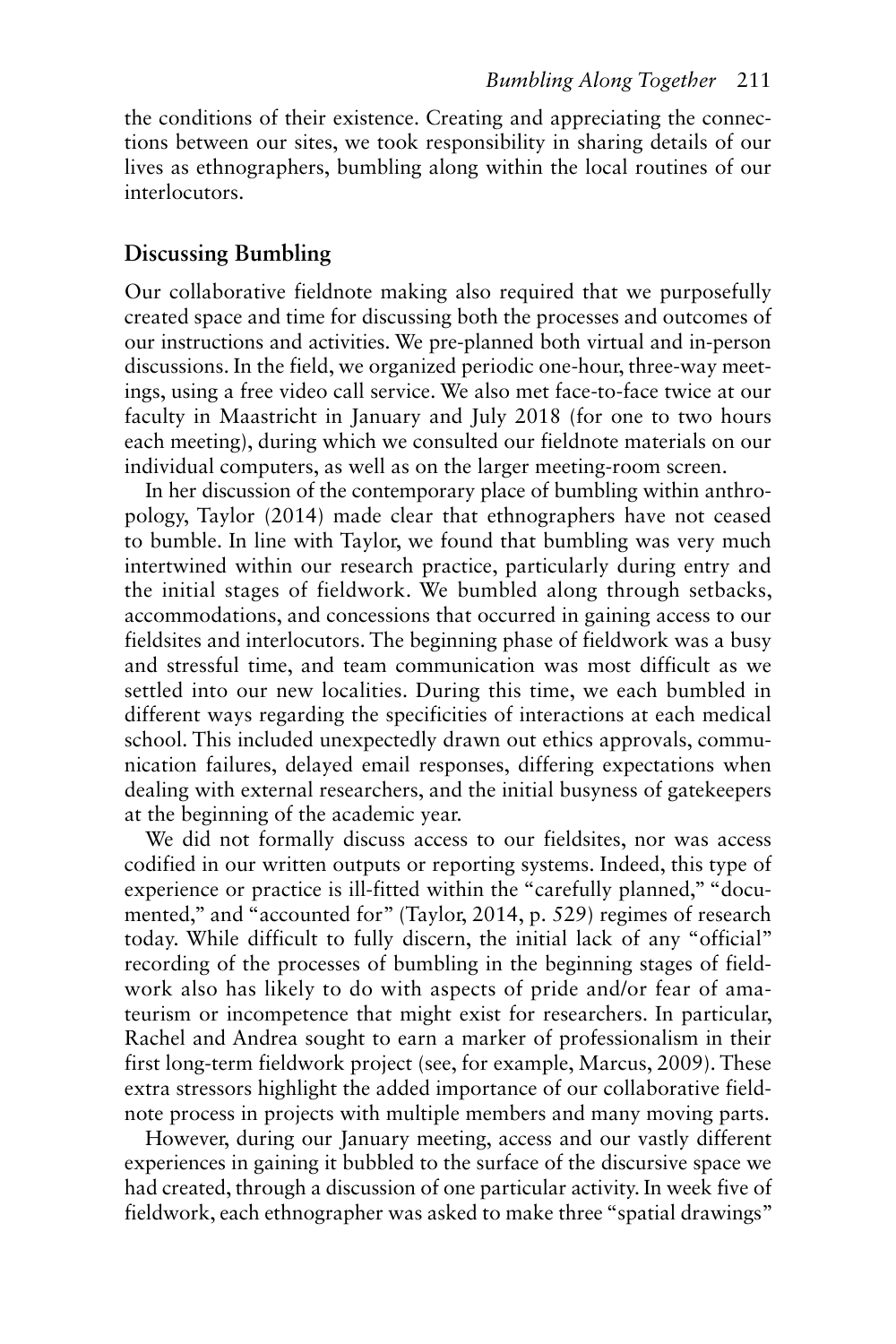of her fieldsite. In Budapest, Rachel made a series of maps of the city, highlighting the routes she took to and from the anatomy department where she would eventually be conducting her fieldwork. In Tamale, Andrea produced a map of the clinical skills classroom that she had been attending, along with an instructive map of abdominal examination. In Maastricht, Anna drew three maps of the floors of the Skills Lab building, also noting places relevant to her, for instance the "copy machine" and "tea room."

Discussing this activity, questions arose as to the temporality of our stages of fieldwork. A little over a month into fieldwork, Anna had access to storage rooms and building blueprints and Andrea was already drawing abdominal examination; whereas Rachel was drawing her metro route. The assigned activity had no intended outcome and did not directly address our research questions in the same way as, for instance, the "smelly objects" activity had. Instead, the maps emphasized timing differences within our ethnographic practices, prompting us to note how access was different for each ethnographer. We began to speak more openly about our individual difficulties gaining access in three different institutional settings. These discussions highlighted anxieties about both falling behind and having perhaps achieved access "too smoothly." This activity gave each ethnographer a window into her fellow researchers' progress and daily life, and carved out a safe space for us to discuss bumbling, both personally and in relation to working within a team.

We submit that "access to the field" can be embroiled in contingencies and disruption, where local specificities have the power to disturb and shape the collaboration and comparison that occurs within teams. However, these processes and their outcomes are often obscured (and perhaps even hidden). Our activities, and the conversations around them, allowed us to consider our individual practices of ethnographic bumbling, particularly in the initial stages of fieldwork. Bringing our difficulties, anxieties, and fears to light prompted us to take seriously each other's struggles and to remain accountable to one another by opening up and shifting the temporalities of our wider, shared research project. Deville, Guggenheim, and Hrdličková (2016b) note, "most discussions of comparison conceive of it as if it were a smooth and transparent practice . . . This is equally true of those who critique comparison as being oppressive for forcing entities together" (pp. 112–113). Our collaborative fieldnotes allowed us to notice, speak about, and push back against any potential "oppressive" or homogenizing forces of comparison that may present themselves within team-based research.

### **Conclusion**

Given the increased popularity of team ethnography, this chapter has elucidated some of the dynamics of producing collaborative fieldnotes in the context of medical education research. In particular, we have shown that Taylor's (2014) regimes of accountability do not always devalue bumbling in research. We also find other forms of accountability in team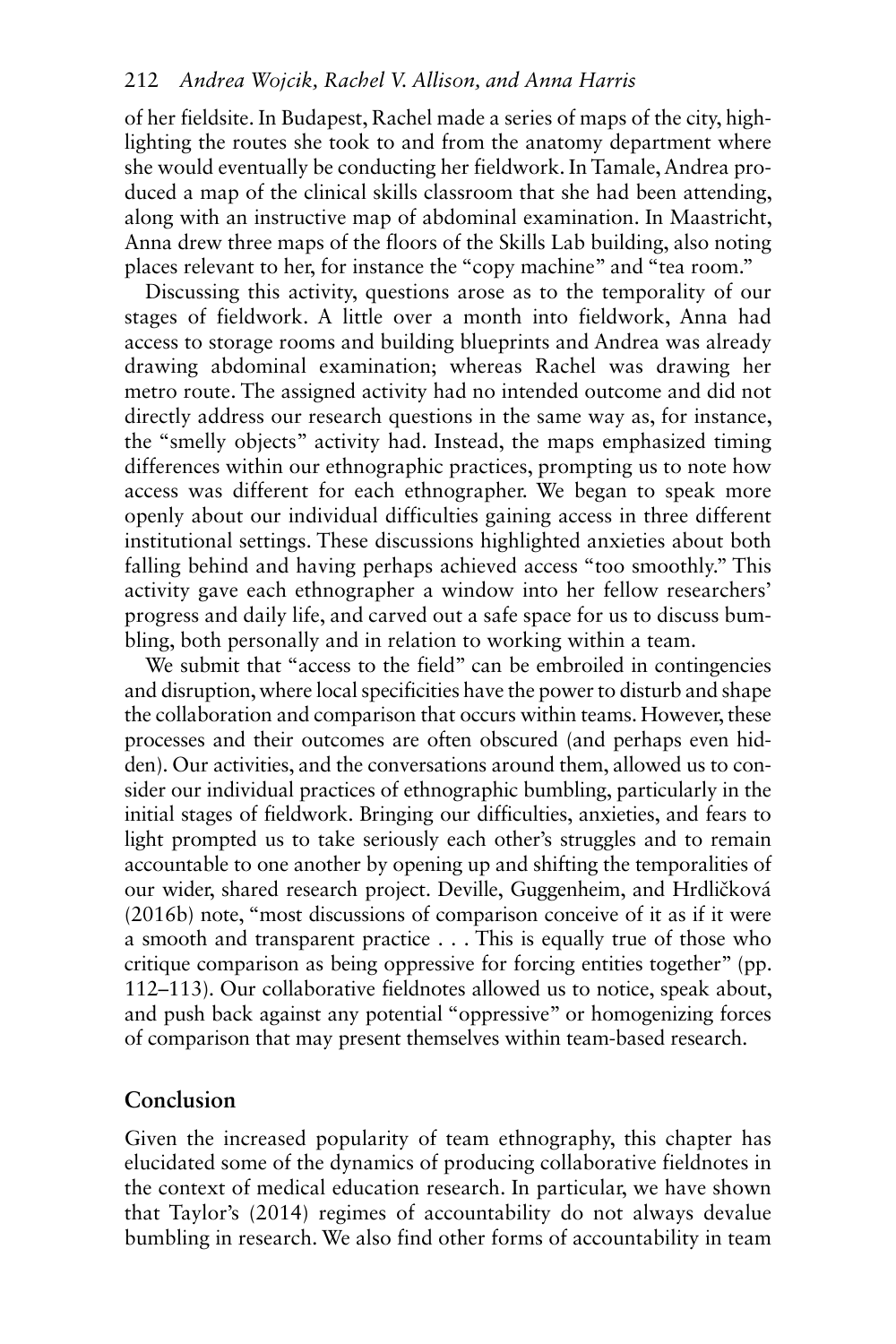research, which do not fit neatly into the documentable and measurable accountability of bureaucratic institutions. Drawing on our experiences of instructing, sharing, and discussing weekly activities as a team of ethnographers distributed across three fieldsites, we argue that bumbling and accountability are intertwined in team ethnography.

Our commitment to bumbling held us accountable to each other in various ways. Writing instructions allowed us to explore individual interests in the field while simultaneously creating opportunities for us to better understand how our fieldsites relate to one another. Experimenting with and sharing multisensory forms of inquiry enabled us to glimpse into each other's fields, in more or less real time, while also attempting to address the multisensory character of our project. Carving out space to discuss the activities, both periodically while in the field and in greater depth when together in Maastricht, helped emphasize our bumbling research practices. This helped us to readjust our expectations regarding the temporality of our individual fieldsites and wider team project, and to retrieve the figure of the bumbler within our own, shared discourse. In conclusion, we suggest that bumbling is valuable because it can help positively shape accountability in teams in ways that are not bureaucratic and instrumental. Producing collaborative fieldnotes created opportunities for bumbling within regimes of accountability and bumbling in our fieldnote practice held us accountable to our commitment to collaborative ethnography.

#### **Acknowledgments**

We would like to thank John Nott, Harro van Lente, Sally Wyatt, Carla Greubel, and members of our university ethnography group as well as the reviewers and editors of this book for reading and commenting on early drafts of this chapter; members of our research group MUSTS, participants of the Dutch STS Graduate School WTMC, and Janelle Taylor for discussing early reflections on our collaborative practice; Kristen Haring for pushing us to think through communicating fieldnotes in a team; and the interlocutors who made our methodological experiments possible. Our research is funded by the European Research Council (ERC) under the European Union's Horizon 2020 research and innovation program (grant agreement No. 678390). Ethical approval for this research was granted by Maastricht University's Ethical Review Committee Inner City Faculties on 10th March 2017, reference number ERCIC\_030\_01\_03\_2017.

#### **Notes**

- 1. Taylor (2014) identified this trend in both anthropology and medical education. We are only concerned with the former in this chapter, specifically as it relates to ethnographic research.
- 2. For more information on the research project "Making Clinical Sense: A Comparative Study of How Doctors Learn in Digital Times," see [www.making](http://www.makingclinicalsense.com)  [clinicalsense.com](http://www.makingclinicalsense.com) .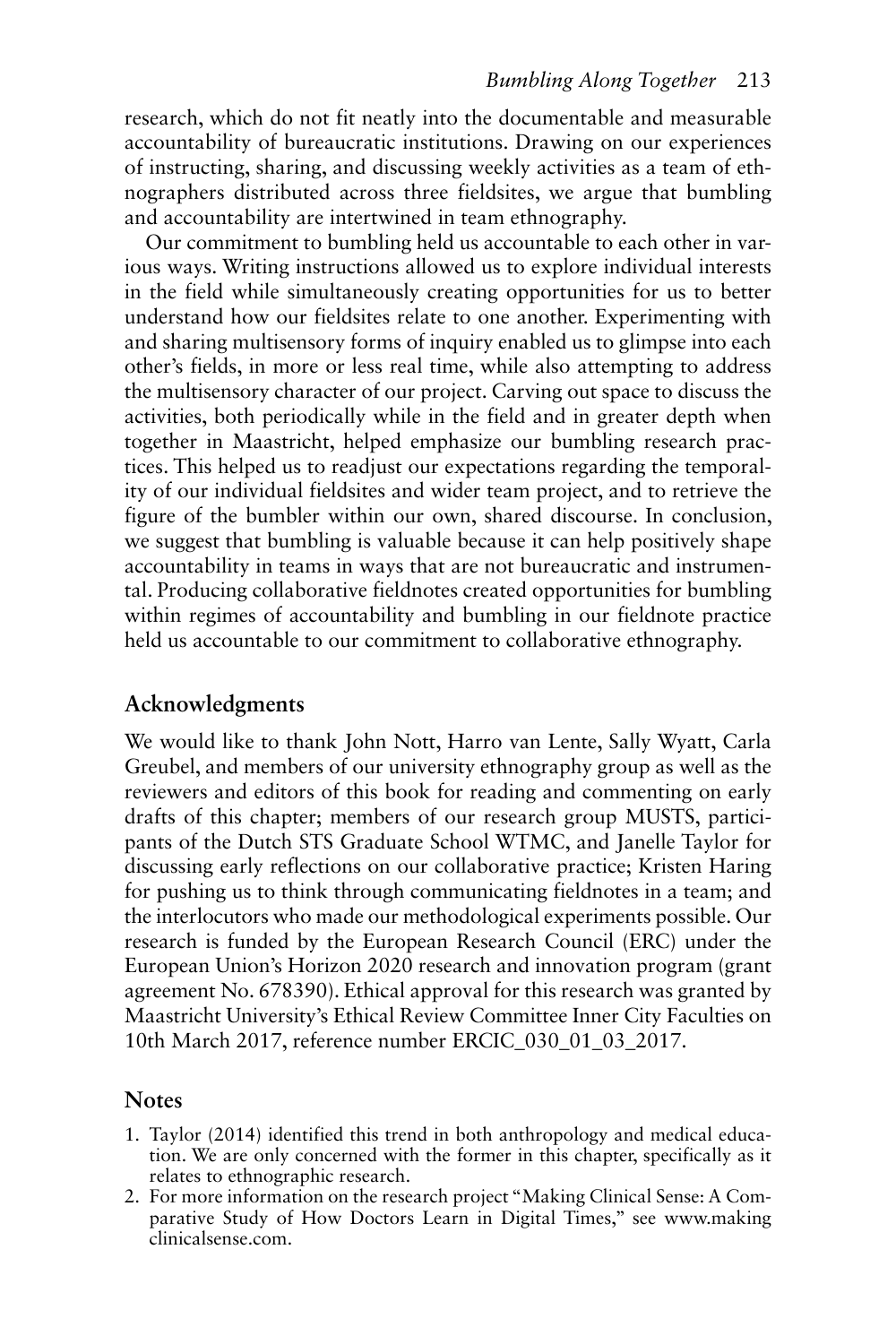- 3. At the time of writing, John was conducting roughly three months of field study at each site. He played a formative role in our collaborative fieldnotes by writing historically attuned activity instructions (see more on writing instructions later). However, he only sometimes contributed to generating material for our collaborative fieldnotes as he was not in the process of collecting material at the same time we were.
- 4. We respectively conducted fieldwork at the University for Development Studies, Semmelweis University, and Maastricht University.
- 5. Sometimes we selected parts of our individual notes to share with the team in the form of typed updates or, upon returning from the field, presentations.While sharing our individually generated research material was part of our collaboration, we focus (in this chapter) on our efforts to produce fieldnotes together, because it is these efforts that shaped our accountability to one another.
- 6. We were not able to include as many figures as we would have liked in the chapter due to spatial constraints. For more images of our collaborative fieldnote instructions and outcomes, please see [http://www.makingclinicalsense.](http://www.makingclinicalsense.com)  [com/bumbling-through-fieldwork-activities .](http://www.makingclinicalsense.com)

# **References**

- genheim, & Z. Hrdličková (Eds.), *Practicing comparison: Logics, relations,*  Akrich, M., & Rabeharisoa, V. (2016). Pulling oneself out of the traps of comparison: An auto-ethnography of a European project. In J. Deville, M. Gug*collaborations* (pp. 130–165). Manchester, UK: Mattering Press.
- Affective labor in scholarly collaboration. In P. Wouters, A. Beaulieu, A. Scharn- horst, & S. Wyatt (Eds.), *Virtual knowledge: Experimenting in the humanities*  Antonijević, S., Wyatt, S., & Dormans, S. (2012). Working in virtual knowledge: *and the social sciences* (pp. 57–86). Boston, MA: MIT Press.
- education. *Medical Education*, *39*(2), 228–234. doi:10.1111/j.1365-2929. Atkinson, P., & Pugsley, L. (2005). Making sense of ethnography and medical 2004.02070.x
- reflexivity to optimize teamwork in qualitative research. *Qualitative Health Research*, *9*(1), 26–44. doi:10.1177/104973299129121677 Barry, C. A., Britten, N., Barber, N., Bradley, C., & Stevenson, F. (1999). Using
- ethnography: Being there together and digital social data. *Qualitative Research*, *17*(6), 664–682. doi:10.1177/1468794117724500 Beneito-Montagut, R., Begueria, A., & Cassián, N. (2017). Doing digital team
- in the digital age. In R. Sanjek & S. W. Tratner (Eds.), *eFieldnotes: The makings*  Burrell, J. (2016)."Through a screen darkly": On remote, collaborative fieldwork *of anthropology in the digital world* (pp. 132–152). Philadelphia, PA: University of Pennsylvania Press.
- Causey, A. (2017). *Drawn to see: Drawing as ethnographic method*. New York, NY: University of Toronto Press.
- Creese, A., Bhatt, A., Bhojani, N., & Martin, P. (2008). Fieldnotes in team eth- nography: Researching complementary schools. *Qualitative Research*, *8*(2), 197–215. doi:10.1177/1468794107087481
- Culhane, D. (2016). Sensing. In D. Elliott & D. Culhane (Eds.), *A different kind of ethnography: Imaginative practices and creative methodologies* (pp. 45–67). New York, NY: University of Toronto Press.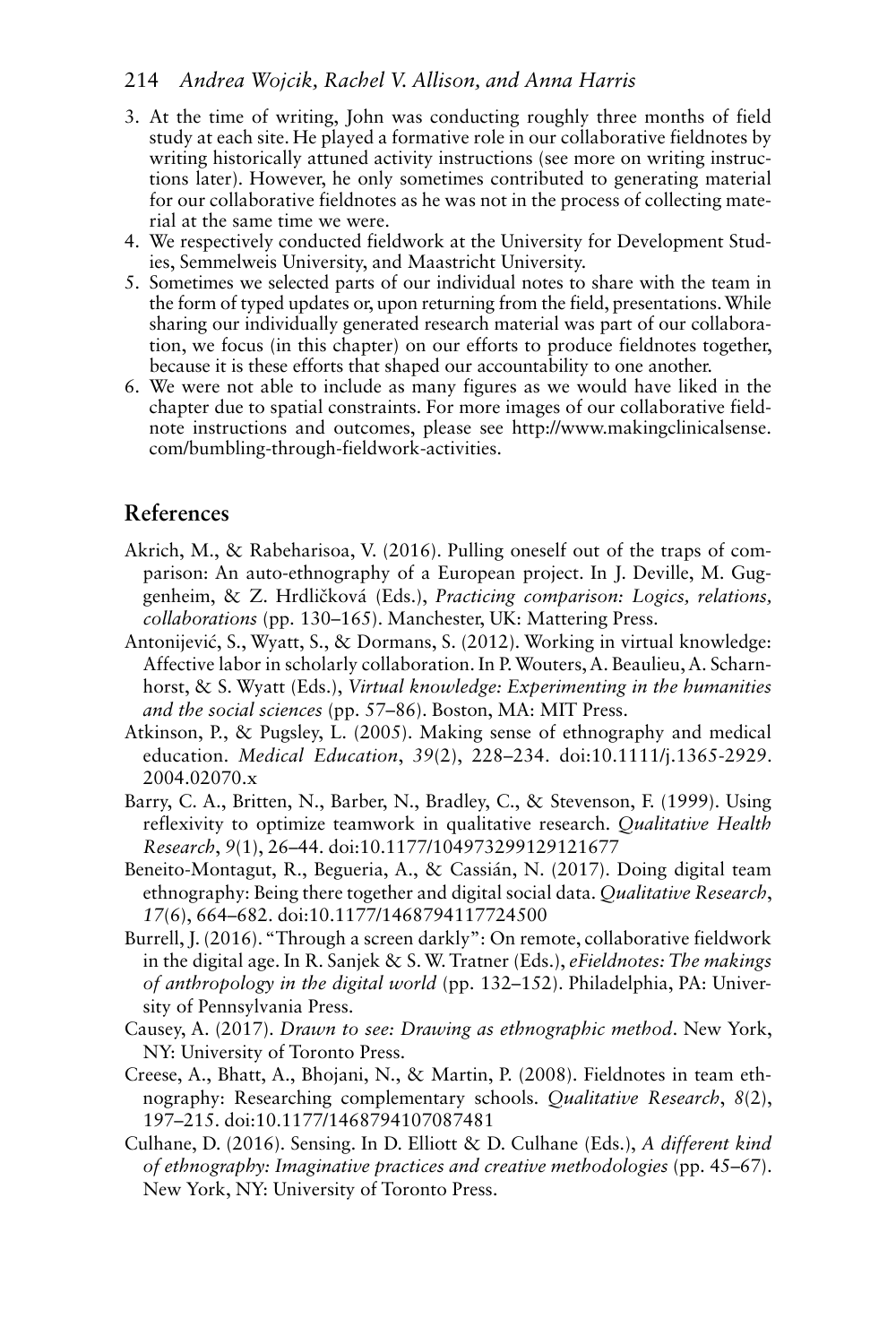- Deville, J., Guggenheim, M., & Hrdličková, Z. (2016a). *Practicing comparison: Logics, relations, collaborations*. Manchester, UK: Mattering Press.
- genheim, & Z. Hrdličková (Eds.), *Practicing comparison: Logics, relations,*  Deville, J., Guggenheim, M., & Hrdličková, Z. (2016b). Same, same, but different: Provoking relations, assembling the comparator. In J. Deville, M. Gug*collaborations* (pp. 99–129). Manchester, UK: Mattering Press.
- Erickson, K.C., & Stull, D.D. (1998). *Doing team ethnography: Warnings and advice*. London, UK: Sage Research Methods Cases. doi:10.4135/9781412983976. Retrieved from [http://methods.sagepub.com/book/doing-team-ethnography](http://methods.sagepub.com)
- Eriksen, T. H. (2001 [1995]). *Small places, large issues: An introduction to social and cultural anthropology* (2nd ed.). London, UK and New York, NY: Pluto Press.
- Guillemin, M., & Harris, A. (2014). *Using the senses in qualitative interview research: Practical strategies*. London, UK: Sage Research Methods Cases. doi :10.4135/978144627305013514686. Retrieved from [http://methods.sagepub.](http://methods.sagepub.com) [com/case/using-the-senses-in-qualitative-interview-research-practical-strategies](http://methods.sagepub.com)
- Harris, A., Wojcik. A., & Allison, R. V. (2019). How to make an omelette: A sen- sory experiment in team ethnography. *Qualitative Research*. Advance online publication. [doi.org/10.1177/1468794119890543](http://doi.org)
- Henare, A., Holbraad, M., & Wastell, S. (Eds.). (2007). *Thinking through things: Theorising artefacts ethnographically*. London, UK: Routledge.
- A literature review and a research agenda. *Research Policy*, *37*(4), 740–760. Hessels, L. K., & van Lente, H. (2008). Re-thinking new knowledge production: doi:10.1016/j.respol.2008.01.008
- graphic practice. In R. Sanjek & S. W. Tratner (Eds.), *eFieldnotes: The makings*  Horst, H. A. (2016). Being in fieldwork: Collaboration, digital media, and ethno*of anthropology in the digital world* (pp. 153–168). Philadelphia, PA: University of Pennsylvania Press.
- Parkin (Eds.), *Bush base: Forest farm, culture, environment and development*  Ingold, T. (1992). Culture and the perception of the environment. In E. Croll & D. (pp. 39–56). London, UK: Routledge.
- Ingold, T. (2000). *The perception of the environment: Essays on livelihood, dwelling, and skill*. London, UK and New York, NY: Routledge.
- attention. In H. Whitehouse (Ed.), *The debated mind: Evolutionary psychology*  Ingold, T. (2001). From the transmission of representations to the education of *versus ethnography* (pp. 113–153). Oxford, UK: Berg.
- *Human Relations*, *68*(1), 3–33. doi:10.1177/0018726714535449 Jarzabkowski, P., Bednarek, R., & Cabantous, L. (2015). Conducting global team-based ethnography: Methodological challenges and practical methods.
- July, M. (2007). *Learning to love you more*. Munich, Germany: Random House.
- Faubion & G. E. Marcus (Eds.), *Fieldwork is not what it used to be: Learning*  Marcus, G. E. (2009). Notes toward an ethnographic memoir of supervising graduate research through anthropology's decades of transformation. In J. D. *anthropology's method in a time of transition* (pp. 1–34). Ithaca, NY: Cornell University Press.
- research practices. *Sociology*, *42*(5), 971–985. doi:10.1177/0038038508094574 Mauthner, N. S., & Doucet, A. (2008). Knowledge once divided can be hard to put together again: An epistemological critique of collaborative and team-based